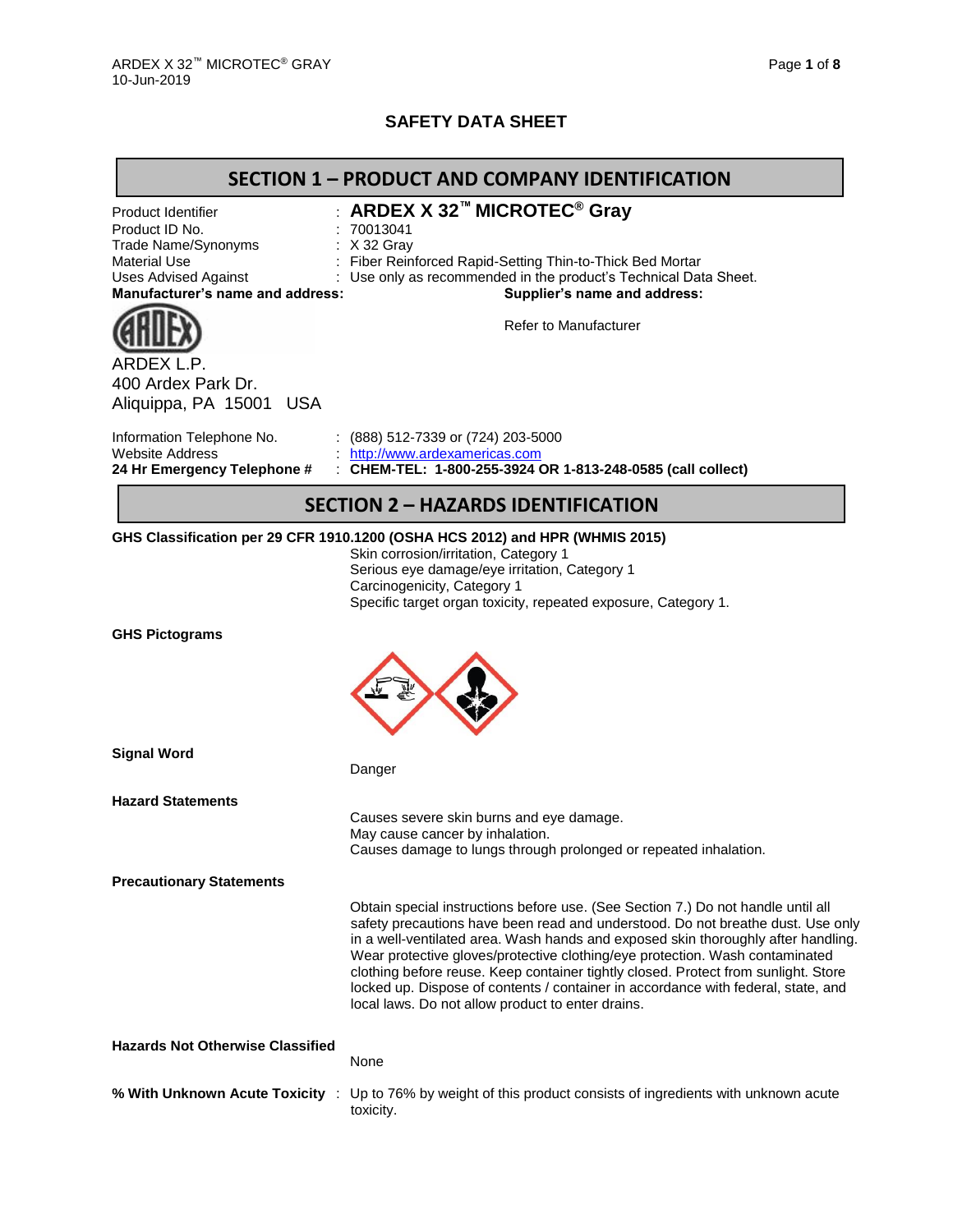# **SECTION 3 – COMPOSITION/INFORMATION ON INGREDIENTS**

| Ingredients                | CAS#       | % (by weight) |
|----------------------------|------------|---------------|
|                            |            |               |
| Crystalline silica, quartz | 14808-60-7 | $30 - 60$     |
| Calcium aluminate cement   | 65997-16-2 | $10 - 30$     |
| Calcium sulfate            | 7778-18-9  | $5 - 10$      |
| Portland cement            | 65997-15-1 | $5 - 10$      |
| Limestone                  | 1317-65-3  | $1 - 5$       |
| VA/E copolymer             | 24937-78-8 | $1 - 5$       |
| Amorphous fumed silica     | 69012-64-2 | $1 - 5$       |

The exact percentages of the ingredients have been withheld by the manufacturer as trade secrets.

|                                         | <b>SECTION 4 - FIRST AID MEASURES</b>                                                                                                                                                                                                                                                                                                                              |
|-----------------------------------------|--------------------------------------------------------------------------------------------------------------------------------------------------------------------------------------------------------------------------------------------------------------------------------------------------------------------------------------------------------------------|
| General                                 | : Call a Poison Center or doctor if you feel unwell.                                                                                                                                                                                                                                                                                                               |
| <b>Inhalation</b>                       | Remove person to fresh air and keep at rest in a position comfortable for<br>breathing. Get medical attention.                                                                                                                                                                                                                                                     |
| <b>Skin contact</b>                     | : Remove contaminated clothing. Flush affected skin with water. If irritation or rash<br>occurs, seek medical attention/advice.                                                                                                                                                                                                                                    |
| Eye contact                             | Rinse cautiously with water for several minutes. Remove contact lenses, if present<br>and easy to do. Continue rinsing. Get medical attention.                                                                                                                                                                                                                     |
| Ingestion                               | : Rinse mouth. Do NOT induce vomiting. Call a POISON CENTER or<br>doctor/physician if you feel unwell.                                                                                                                                                                                                                                                             |
| <b>Notes for Physician</b>              | : Treat symptomatically.                                                                                                                                                                                                                                                                                                                                           |
|                                         | Signs and symptoms of short-term (acute) exposure                                                                                                                                                                                                                                                                                                                  |
| Inhalation                              | : Symptoms may include coughing and shortness of breath.                                                                                                                                                                                                                                                                                                           |
| <b>Skin</b>                             | : Symptoms may include redness and itching. Contact with wet material, or moist<br>areas of skin, causes skin burns. Skin thickening, cracking, or fissuring may occur.                                                                                                                                                                                            |
| Eyes                                    | : Direct contact may strongly irritate or burn the eyes. Could cause blindness.                                                                                                                                                                                                                                                                                    |
| Ingestion                               | : Symptoms such as gastric pain, nausea, vomiting, and diarrhea may occur.                                                                                                                                                                                                                                                                                         |
| Effects of long-term (chronic) exposure |                                                                                                                                                                                                                                                                                                                                                                    |
|                                         | : Prolonged inhalation may cause adverse lung effects with symptoms including<br>coughing and shortness of breath. Repeated or prolonged inhalation of fine dusts<br>may cause severe scarring of the lungs, a disease called silicosis, and alveolar<br>proteinosis (lower lung disease). Silicosis has been linked to kidney damage and<br>autoimmune disorders. |
|                                         | Indication of need for immediate medical attention or special treatment                                                                                                                                                                                                                                                                                            |
|                                         | : Difficulty breathing persists after removing the person to fresh air.<br>Any burn to the skin.<br>Any exposure to the eye which causes irritation.<br>Ingestion.                                                                                                                                                                                                 |
|                                         | <b>SECTION 5 - FIRE FIGHTING MEASURES</b>                                                                                                                                                                                                                                                                                                                          |

| Suitable extinguishing media<br>Unsuitable extinguishing media | : Carbon dioxide, dry chemical powder, foam.<br>: Water. Water will damage the paper bags. Contact of the product with water will<br>form caustic alkaline material. |
|----------------------------------------------------------------|----------------------------------------------------------------------------------------------------------------------------------------------------------------------|
|                                                                | Hazardous combustion products: Calcium oxide, calcium oxalate, acetic acid, formic acid, formaldehydes, carbon<br>monoxide, and carbon dioxide.                      |

**Special fire-fighting procedures/equipment**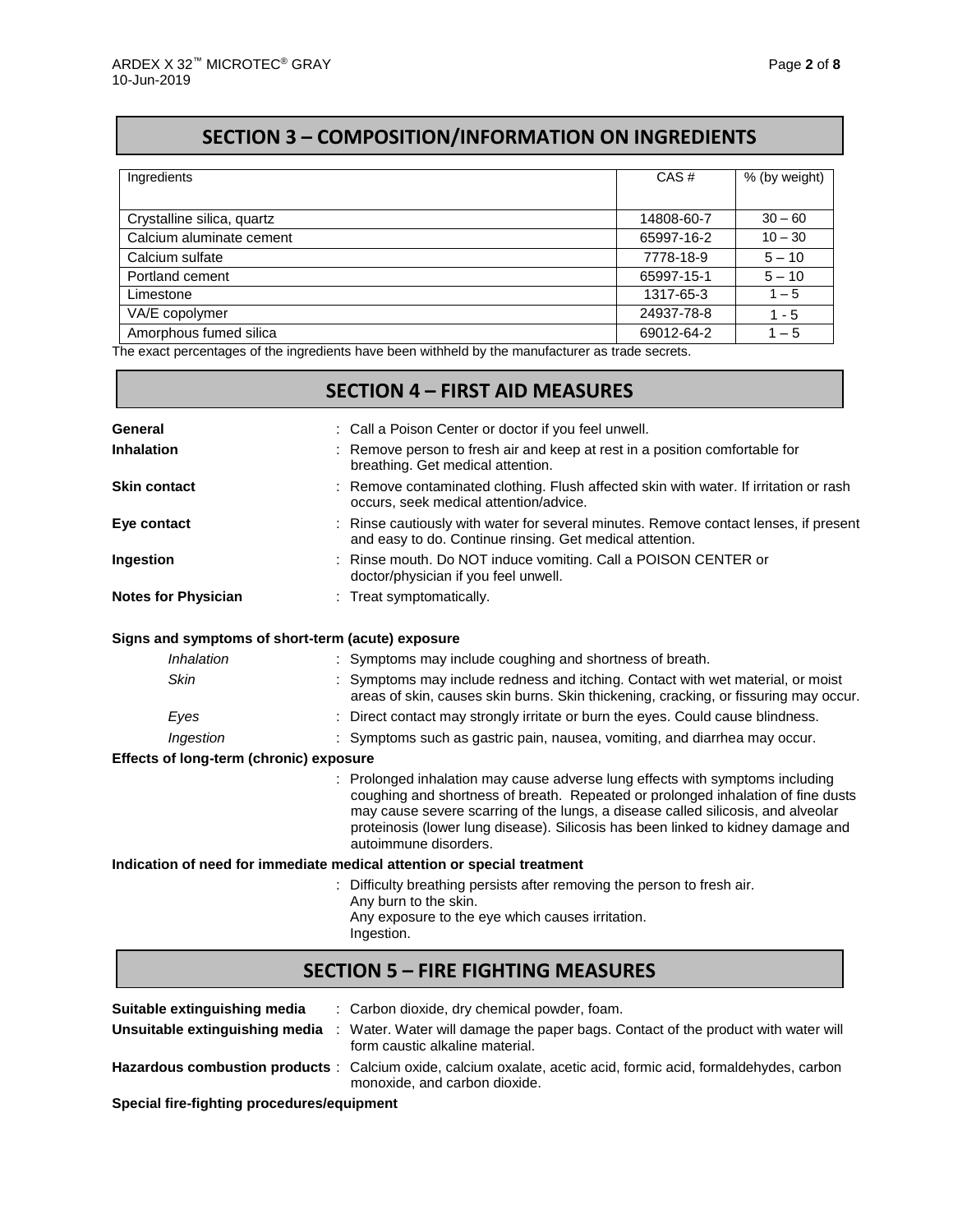- : Firefighters should wear proper protective equipment and self-contained breathing apparatus with full face piece operated in positive pressure mode. Move containers from fire area if safe to do so.
- **Environmental precautions** : Do not allow material to enter drains or contaminate ground water system. **Fire hazards/conditions of flammability**

: Product is not flammable. Packaging is paper and plastic.

**Flammability classification (OSHA 29 CFR 1910.1200, WHMIS 2015)**

: Not flammable

| <b>SECTION 6 - ACCIDENTAL RELEASE MEASURES</b>        |                                                                                                                                                                                                                                                                                                                                                                 |  |  |  |  |
|-------------------------------------------------------|-----------------------------------------------------------------------------------------------------------------------------------------------------------------------------------------------------------------------------------------------------------------------------------------------------------------------------------------------------------------|--|--|--|--|
| <b>Personal precautions</b>                           | : Restrict access to area until completion of clean-up. All persons dealing with<br>clean-up should wear the appropriate chemically protective equipment.                                                                                                                                                                                                       |  |  |  |  |
| <b>Protective equipment</b>                           | : Refer to Section 8 for additional information on acceptable personal protective<br>equipment.                                                                                                                                                                                                                                                                 |  |  |  |  |
| <b>Emergency Procedures</b>                           | : This product does not contain chemicals requiring EPA notification for spills. In<br>case of a chemical spill, call the emergency telephone number listed in Section 1.<br>US CERCLA Reportable quantity (RQ): None reported.                                                                                                                                 |  |  |  |  |
| Methods and materials for containment and cleaning up |                                                                                                                                                                                                                                                                                                                                                                 |  |  |  |  |
|                                                       | : Ventilate area of release. Stop spill or leak at source if safely possible. Contain<br>material, preventing it from entering sewer lines or waterways. Using HEPA<br>vacuum, or other dustless methods, gather up spilled material and place in<br>suitable container for later disposal (see Section 13). Notify the appropriate<br>authorities as required. |  |  |  |  |
| <b>Prohibited materials</b>                           | : Avoid adding water. This product becomes alkaline when wet.                                                                                                                                                                                                                                                                                                   |  |  |  |  |
| <b>Environmental precautions</b>                      | Do not allow product to enter drains or waterways. Do not allow material to<br>contaminate ground water system.                                                                                                                                                                                                                                                 |  |  |  |  |
| Reference to other sections                           | : See Section 13 for disposal information.                                                                                                                                                                                                                                                                                                                      |  |  |  |  |

## **SECTION 7 – HANDLING AND STORAGE**

| <b>Special instructions</b> | : Use ventilation to control levels of dust in the work area.                                                                                                                                                                                                                                                                                                                                                                                                                                                   |
|-----------------------------|-----------------------------------------------------------------------------------------------------------------------------------------------------------------------------------------------------------------------------------------------------------------------------------------------------------------------------------------------------------------------------------------------------------------------------------------------------------------------------------------------------------------|
| Safe handling procedures    | : Wear chemically resistant protective equipment during handling. Use in a<br>well-ventilated area. Training the workers on the potential health hazards<br>associated with product dust is important. Secondary inhalation exposures could<br>occur when cleaning equipment, or when removing or laundering the clothing. Do<br>not breathe dust. Avoid and control operations which create dust. Keep containers<br>tightly closed when not in use. Wash hands and exposed skin thoroughly after<br>handling. |
| <b>Storage requirements</b> | : Store in a cool, dry place. Store away from heat and open flame. Avoid storing in<br>direct sunlight. Store in original container. Keep tightly closed when not in use.<br>Store locked up. Keep out of reach of children.                                                                                                                                                                                                                                                                                    |
| Incompatible materials      | : Keep away from strong acids and oxidizing agents. (See Section 10.)                                                                                                                                                                                                                                                                                                                                                                                                                                           |
| Special packaging materials | : Always keep in containers made of the same materials as the supply container.                                                                                                                                                                                                                                                                                                                                                                                                                                 |

## **SECTION 8 – EXPOSURE CONTROLS AND PERSONAL PROTECTION**

| <b>Permissible Exposure Limits</b> | : No exposure limits have been established for the product itself. Below are<br>exposure limits for the components in the product. |                  |             |                                            |             |  |  |
|------------------------------------|------------------------------------------------------------------------------------------------------------------------------------|------------------|-------------|--------------------------------------------|-------------|--|--|
| Threshold Limit Values             | CAS#                                                                                                                               | <b>ACGIH TLV</b> |             | <b>OSHA PEL</b>                            |             |  |  |
| for the Ingredients                |                                                                                                                                    | <b>TWA</b>       | <b>STEL</b> | PEL                                        | <b>STEL</b> |  |  |
| Limestone                          | 1317-65-3                                                                                                                          | N/A <sub>v</sub> | N/Av        | 15 mg/m $3$<br>(Total dust);<br>5 mg/ $m3$ | N/Av        |  |  |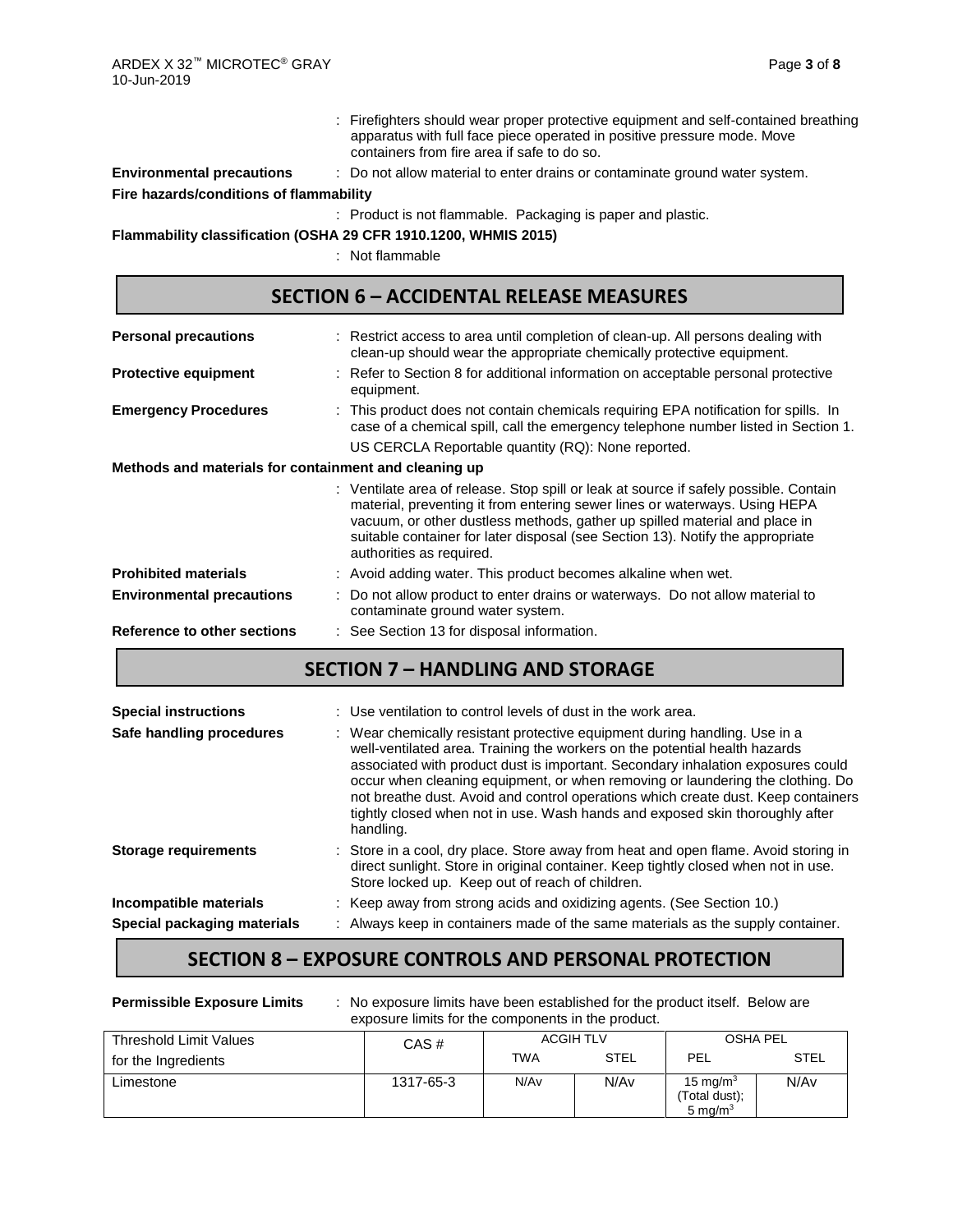|                            |            |                                                                                    |      | (respirable)                                                      |      |
|----------------------------|------------|------------------------------------------------------------------------------------|------|-------------------------------------------------------------------|------|
| Calcium aluminate cement   | 65997-16-2 | 1 mg/m $3$<br>(as<br>Aluminum<br>metal and<br>insoluble<br>compounds)              | N/Av | N/Av                                                              | N/Av |
| Calcium sulfate            | 7778-18-9  | 10 mg/m $3$<br>(inhalable)                                                         | N/Av | 15 mg/m $3$<br>(Total dust);<br>5 mg/m $3$<br>(respirable)        | N/Av |
| Portland cement            | 65997-15-1 | 1 mg/m $3$<br>(respirable, no<br>asbestos and<br>$< 1\%$<br>crystalline<br>silica) | N/Av | 15 mg/m $3$<br>(Total dust);<br>5 mg/ $m3$<br>(respirable)        | N/Av |
| VA/E copolymer             | 24937-78-8 | 10 mg/m $3$<br>(Total dust);<br>$3 \text{ mg/m}^3$<br>(respirable)                 | N/Av | 15 mg/m $3$<br>(Total dust);<br>5 mg/ $m3$<br>(respirable)        | N/Av |
| Crystalline silica, quartz | 14808-60-7 | $0.025$ mg/m <sup>3</sup><br>(respirable<br>fraction)                              | N/Av | $0.05$ mg/m <sup>3</sup><br>(respirable)<br>(final rule<br>limit) | N/Av |
| Amorphous fumed silica     | 69012-64-2 | 2 mg/m $3$<br>(respirable)                                                         | N/Av | N/Av                                                              | N/Av |

| <b>Engineering Controls</b>          | : Use general ventilation in combination with local exhaust ventilation with HEPA<br>filtration to maintain air concentrations below recommended exposure limits.<br>Ventilation should effectively remove and prevent buildup of any dust generated<br>from the handling of this product.                                                                    |
|--------------------------------------|---------------------------------------------------------------------------------------------------------------------------------------------------------------------------------------------------------------------------------------------------------------------------------------------------------------------------------------------------------------|
| <b>Personal Protective Equipment</b> |                                                                                                                                                                                                                                                                                                                                                               |
| Eye / face protection                | : Safety glasses or chemical goggles must be worn when using this product.<br>Additionally, a face shield is recommended if splashing is possible.                                                                                                                                                                                                            |
| <b>Skin protection</b>               | : Wear chemical resistant protective clothing and impervious gloves. Glove<br>materials such as nitrile rubber or Viton (fluorocarbon rubber) are recommended.                                                                                                                                                                                                |
| <b>Body protection</b>               | : Where extensive exposure to product is possible, use resistant coveralls, apron<br>and boots to prevent contact.                                                                                                                                                                                                                                            |
| <b>Respiratory protection</b>        | : If work process generates excessive quantities of dust, or exposures in excess of<br>any PEL, wear an appropriate particulate respirator (dust mask). Mask should be<br>rated at N-95 or higher.                                                                                                                                                            |
| Site safety equipment                | : An eyewash station and safety shower should be made available in the immediate<br>working area.                                                                                                                                                                                                                                                             |
| General hygiene considerations :     | Avoid contact with eyes, skin and clothing. Do not breathe dust. Do not eat, drink<br>or smoke when using this product. Clean all equipment and clothing at end of<br>each work shift. This product contains crystalline silica. Comply with all<br>requirements within OSHA Standard 29 CFR § 1926.1153 - Respirable crystalline<br>silica for Construction. |

## **SECTION 9 – PHYSICAL AND CHEMICAL PROPERTIES**

| <b>Physical state</b>                       | : solid     | Appearance                                                      | : gray powder   |
|---------------------------------------------|-------------|-----------------------------------------------------------------|-----------------|
| Odor                                        | $:$ No odor | Odor threshold                                                  | : $N/Av$        |
| рH                                          | $: 10 - 12$ | <b>Specific gravity</b>                                         | $: 2.7 - 3.1$   |
| <b>Boiling point</b>                        | : N/Ap      | Coefficient of water/oil distribution                           | : N/Av          |
| <b>Melting/Freezing point</b>               | : N/Av      | Solubility in water                                             | : $<$ 55 g/L    |
| Vapor pressure (mm Hg @ 20°C / 68°F) : N/Av |             | <b>Evaporation rate (n-Butyl acetate = 1)</b> $\therefore$ N/Ap |                 |
| Vapor density (Air = $1$ )                  | : N/Av      | Volatiles (% by weight)                                         | : N/Av          |
| Volatile organic compounds (VOCs) : 0 g/L   |             |                                                                 |                 |
| <b>Particle size</b>                        | : N/Av      | <b>Flammability classification</b>                              | : Not flammable |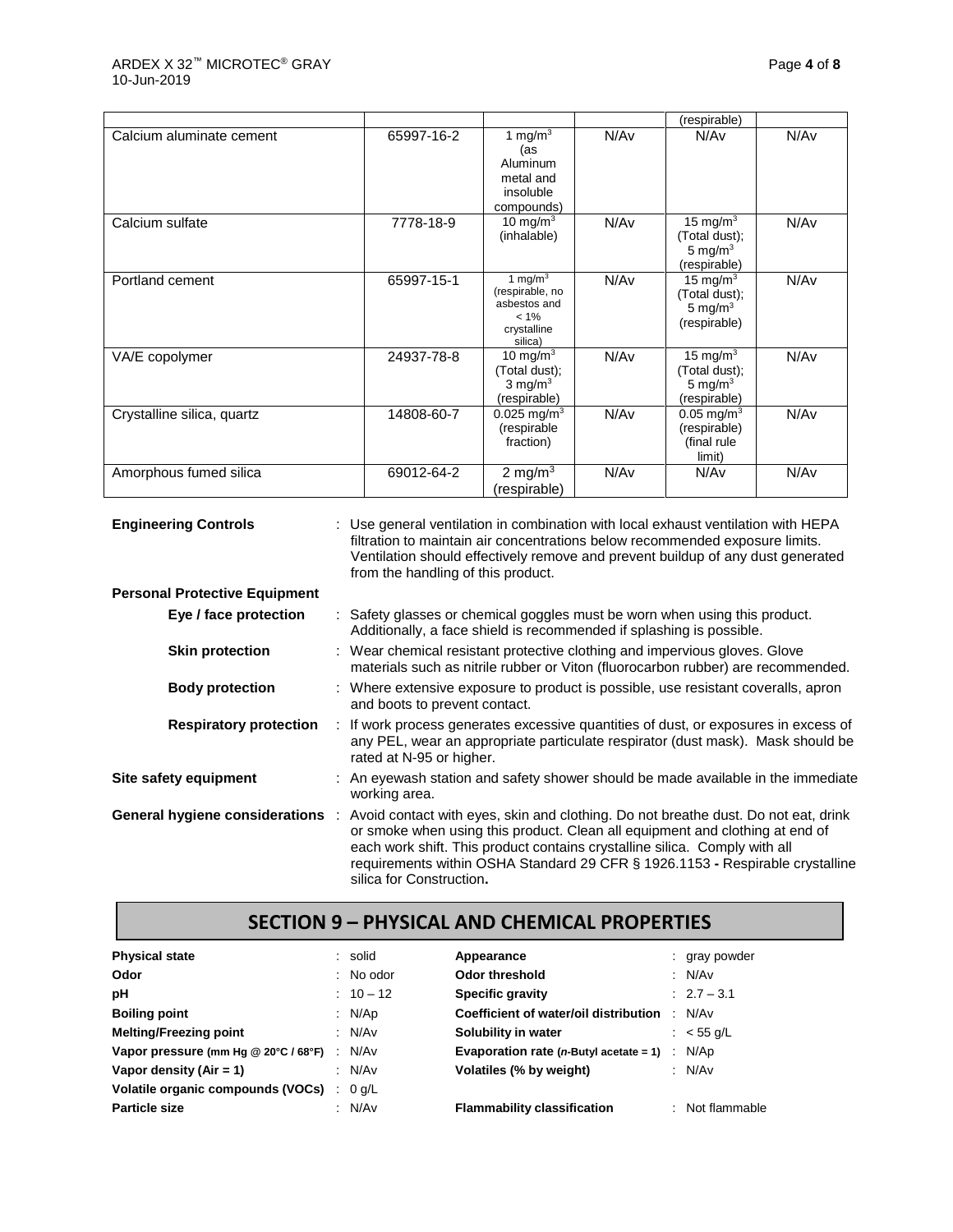| Flash point                                                         |  | : N/Av          | <b>Lower flammable limit (% by vol)</b> : Not available |  |                 |
|---------------------------------------------------------------------|--|-----------------|---------------------------------------------------------|--|-----------------|
| Flash point method                                                  |  | : $N/Av$        | <b>Upper flammable limit (% by vol)</b> : Not available |  |                 |
| <b>Auto-ignition temperature</b>                                    |  | : N/Av          | Decomposition temperature                               |  | : Not available |
| Viscosity                                                           |  | : Not available | <b>Oxidizing properties</b>                             |  | : Not available |
| Explosion data: Sensitivity to mechanical impact / static discharge |  |                 |                                                         |  |                 |

**:** Not expected to be sensitive to mechanical impact or static discharge.

### **SECTION 10 – REACTIVITY AND STABILITY INFORMATION**

**Reactivity Example 20 CONTER 12 CONTACT** water may cause hydration and formation of caustic calcium

|                            | hydroxide.                                                                 |
|----------------------------|----------------------------------------------------------------------------|
| <b>Stability</b>           | : Stable under the recommended storage and handling conditions prescribed. |
| <b>Hazardous reactions</b> | : Hazardous polymerization does not occur.                                 |
| <b>Conditions to avoid</b> | : High temperatures.                                                       |
| .                          |                                                                            |

**Materials to avoid and incompatibility**

: Oxidizing agents. Strong acids.

**Hazardous decomposition products**

: None known, refer to hazardous combustion products in Section 5.

### **SECTION 11 – TOXICOLOGICAL INFORMATION**

**Routes of exposure** : *Inhalation:* YES *Skin Absorption:* NO *Skin and Eyes:* Yes *Ingestion:* YES

**Symptoms of exposure** : See Section 4.

#### **Calculated Acute Toxicity Estimates for the Product**

- *Inhalation* : Not Available
- *Oral* : Not Available
- *Dermal* : Not Available

**Toxicological data** : There are insufficient data for estimating the product's acute toxicity. See below for individual ingredient acute toxicity data.

| <b>Acute Toxicity Parameters</b> | CAS#       | LC50, Inhalation | LD50, Oral | LD50, Dermal  |
|----------------------------------|------------|------------------|------------|---------------|
| for the Ingredients              |            | mg/L, Rat, 4 hr  | mg/kg, rat | mg/kg, rabbit |
| Limestone                        | 1317-65-3  | N/Av             | 6.450      | N/Av          |
| Calcium aluminate cement         | 65997-16-2 | N/Av             | N/Av       | N/Av          |
| Calcium sulfate                  | 7778-18-9  | N/Av             | > 3.000    | <b>NAv</b>    |
| Portland cement                  | 65997-15-1 | N/Av             | N/Av       | N/Av          |
| VA/E copolymer                   | 24937-78-8 | N/Av             | > 1.000    | N/Av          |
| Crystalline silica, quartz       | 14808-60-7 | N/Av             | N/Av       | N/Av          |
| Amorphous fumed silica           | 69012-64-2 | N/Av             | >22,500    | N/Av          |

| <b>Skin corrosion or irritation</b>                    |  | : Causes skin corrosion when wet.                                                                                                                                                                                                                                                                      |  |  |  |
|--------------------------------------------------------|--|--------------------------------------------------------------------------------------------------------------------------------------------------------------------------------------------------------------------------------------------------------------------------------------------------------|--|--|--|
| Serious eye damage / eye irritation                    |  |                                                                                                                                                                                                                                                                                                        |  |  |  |
|                                                        |  | : Causes eye burns. May cause blindness.                                                                                                                                                                                                                                                               |  |  |  |
|                                                        |  | <b>Respiratory or skin sensitization</b> : Portland cement may cause an allergic skin reaction, in hypersensitive individuals<br>possibly due to trace amounts of chromium.                                                                                                                            |  |  |  |
| <b>Germ cell mutagenicity</b>                          |  | : None known.                                                                                                                                                                                                                                                                                          |  |  |  |
| <b>Carcinogenic status</b>                             |  | : This product contains Crystalline silica. Crystalline silica (respirable size) is<br>classified as carcinogenic by inhalation by IARC (Group 1), ACGIH (Group A2),<br>NTP (Group 1) and OSHA (OSHA Select carcinogen). No other components are<br>listed as carcinogens by ACGIH, IARC, OSHA or NTP. |  |  |  |
| <b>Reproductive toxicity</b>                           |  | : None known.                                                                                                                                                                                                                                                                                          |  |  |  |
| <b>Specific Target Organ Toxicity, Single Exposure</b> |  |                                                                                                                                                                                                                                                                                                        |  |  |  |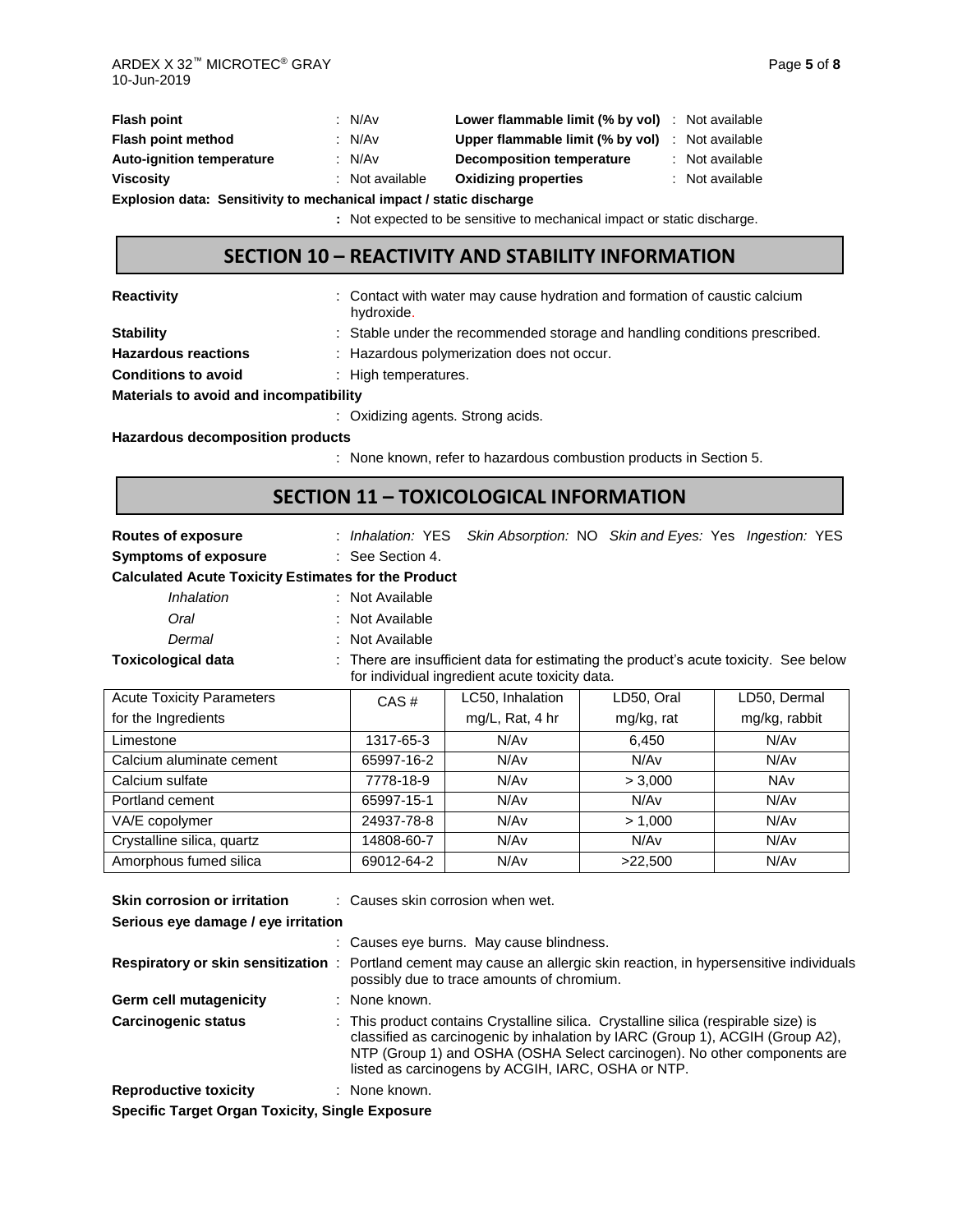|                                                          | : May cause respiratory irritation.                                                                                                                                          |  |  |  |  |  |  |
|----------------------------------------------------------|------------------------------------------------------------------------------------------------------------------------------------------------------------------------------|--|--|--|--|--|--|
| <b>Specific Target Organ Toxicity, Repeated Exposure</b> |                                                                                                                                                                              |  |  |  |  |  |  |
|                                                          | : May cause lung damage (silicosis) upon repeated or prolonged exposure. Silicosis<br>may be accompanied by complications such as kidney damage and autoimmune<br>disorders. |  |  |  |  |  |  |
| <b>Aspiration hazard</b>                                 | : None known.                                                                                                                                                                |  |  |  |  |  |  |
| <b>Additional information</b>                            | : N/Av                                                                                                                                                                       |  |  |  |  |  |  |

### **SECTION 12 – ECOLOGICAL INFORMATION**

| <b>Environmental effects</b>                         | : The product should not be allowed to enter drains or water courses or be<br>deposited where it can affect ground or surface waters. |
|------------------------------------------------------|---------------------------------------------------------------------------------------------------------------------------------------|
| Ecotoxicological                                     | : No data is available on the product itself.                                                                                         |
| <b>Ecotoxicity</b>                                   | : No data available.                                                                                                                  |
| <b>Biodegradability</b>                              | : No data available.                                                                                                                  |
| <b>Bioaccumulative potential:</b> No data available. |                                                                                                                                       |
| Mobility in soil                                     | : No data available.                                                                                                                  |
| <b>PBT and vPvB assessment</b>                       |                                                                                                                                       |
|                                                      | : No data available.                                                                                                                  |
| Other adverse effects                                | : No data available.                                                                                                                  |

## **SECTION 13 – DISPOSAL CONSIDERATION**

| <b>Handling for disposal</b> | : Handle waste according to recommendations in Section 7.                                                                                                                                     |
|------------------------------|-----------------------------------------------------------------------------------------------------------------------------------------------------------------------------------------------|
| <b>Methods of disposal</b>   | : Dispose in accordance with all applicable federal, state, provincial and local<br>regulations. Contact your local, state, provincial or federal environmental agency<br>for specific rules. |
| <b>Packaging</b>             | : Handle contaminated packaging in the same manner as the product.                                                                                                                            |
| <b>RCRA</b>                  | : For disposal of unused or waste material, check with local, state and federal<br>environmental agencies.                                                                                    |

# **SECTION 14 – TRANSPORTATION INFORMATION**

| Regulatory<br><b>Information</b>                             | UN<br><b>Number</b> | <b>Shipping Name</b>                                                    | Class       | Packing<br>Group | Label       |
|--------------------------------------------------------------|---------------------|-------------------------------------------------------------------------|-------------|------------------|-------------|
| <b>TDG</b>                                                   | <b>None</b>         | This product is not regulated according to Canadian<br>TDG regulations. | <b>None</b> | <b>None</b>      | <b>None</b> |
| <b>TDG</b><br><b>Additional</b><br>Information               | <b>None</b>         |                                                                         |             |                  |             |
| <b>49 CFR/DOT</b>                                            | <b>None</b>         | This product is not regulated according to US DOT<br>regulations.       | <b>None</b> | <b>None</b>      | <b>None</b> |
| <b>49 CFR/DOT</b><br><b>Additional</b><br><b>Information</b> | <b>None</b>         |                                                                         |             |                  |             |
| <b>Not requiated by IMDG.</b>                                |                     |                                                                         |             |                  |             |

**Not regulated by IMDG. Not regulated by IATA. Not a Marine Pollutant.**

## **SECTION 15 – REGULATORY INFORMATION**

#### **Canadian Information:**

This product has been classified according to the hazard criteria of the Hazardous Products Regulations (HPR). This SDS contains all information required by the HPR.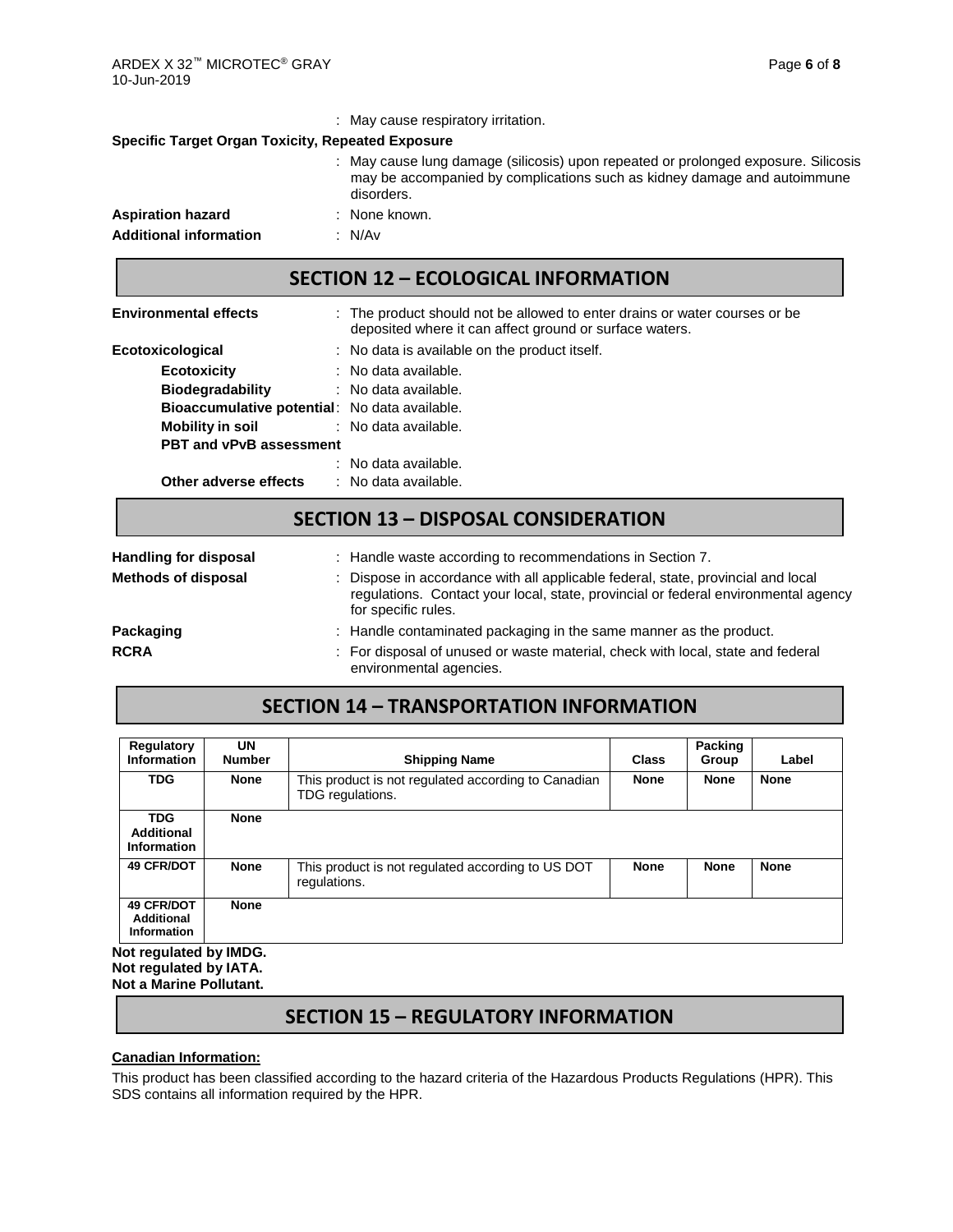Canadian Environmental Protection Act (CEPA) information: All ingredients listed appear on either the Domestic Substances List (DSL) or the Non- Domestic Substances List (NDSL).

#### **US Federal Information:**

TSCA: All listed ingredients appear on the Toxic Substances Control Act (TSCA) inventory.

CERCLA Reportable Quantity (RQ) (40 CFR 117.302): None reported.

SARA TITLE III: Sec. 311 and 312, SDS Requirements, 40 CFR 370 Hazard Classes:

Immediate (Acute) health hazard

Chronic Health Hazard.

Under SARA Sections 311 and 312, the EPA has established threshold quantities for the reporting of hazardous chemicals. The current thresholds are 500 pounds or the threshold planning quantity (TPQ), whichever is lower, for extremely hazardous substances and 10,000 pounds for all other hazardous chemicals.

SARA TITLE III: Sec. 313, Toxic Chemicals Notification, 40 CFR 372: This material is not subject to SARA notification requirements, since it does not contain any Toxic Chemical constituents above *de minimus* concentrations.

U.S. State Right to Know Laws

California Proposition 65: See product label for information regarding Proposition 65.

Other State Right to Know Laws:

| Ingredient on State RTK Law? | CAS#       | СA        | MA         | MΝ  | NJ         | NΥ | PA         | <b>RI</b>  |
|------------------------------|------------|-----------|------------|-----|------------|----|------------|------------|
| Limestone                    | 1317-65-3  | No        | <b>YES</b> | No  | YES        | No | <b>YES</b> | YES        |
| Portland cement              | 65997-15-1 | <b>No</b> | <b>YES</b> | No  | YES        | No | <b>YES</b> | <b>YES</b> |
| Calcium sulfate              | 7778-18-9  | No        | <b>YES</b> | No  | YES        | No | <b>YES</b> | <b>No</b>  |
| Crystalline silica, quartz   | 14808-60-7 | <b>No</b> | <b>YES</b> | YES | YES        | No | <b>YES</b> | <b>YES</b> |
| Amorphous fumed silica       | 69012-64-2 | No        | <b>YES</b> | No  | <b>YES</b> | No | No.        | <b>No</b>  |

## **SECTION 16 – OTHER INFORMATION**

HMIS Rating The Serious 4 – Severe : \* - Chronic Hazard 0 - Minimal 1 – Slight 2 – Moderate 3 – Serious 4 – Severe *Health:* \*3 *Flammability* 0 *Physical Hazard* 1 PPE:

Gloves, safety glasses

**Legend :** ACGIH: American Conference of Governmental Industrial Hygienists CAS: Chemical Abstract Services CERCLA: Comprehensive Environmental Response, Compensation, and Liability Act of 1980 CFR: Code of Federal Regulations DOT: Department of Transportation DSL: Domestic Substances List EPA: Environmental Protection Agency GHS: Globally Harmonized System HEPA: High Efficiency Particulate Air [filter] HMIS: Hazardous Materials Information System HPR: Hazardous Products Regulations IARC: International Agency for Research on Cancer Inh: Inhalation mg/L: milligrams per Liter (of air) mg/kg: milligrams per Kilogram (of body mass) N/Av: Not Available N/Ap: Not Applicable NFPA: National Fire Protection Association NIOSH: National Institute of Occupational Safety and Health NTP: National Toxicology Program OSHA: Occupational Safety and Health Administration PBT: Persistent, Bioaccumlative, and/or Toxic PEL: Permissible exposure limit PPE: Personal Protection Equipment